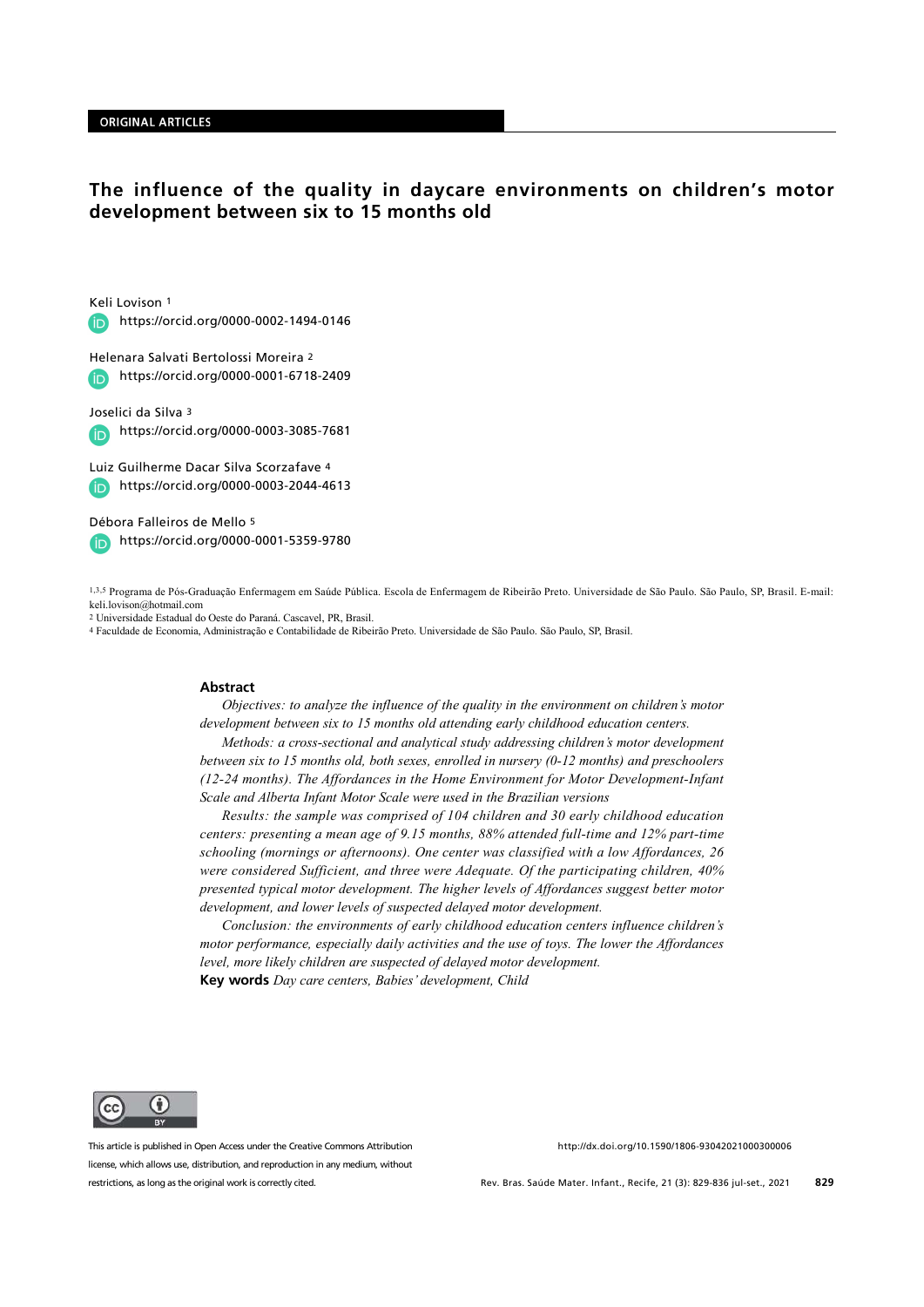# Introduction

The first years of life constitute a meaningful human developmental phase for the formation of the structures and functions of the brain, which it presents greater plasticity to environmental stimuli, enabling children to improve abilities and potentialities for life.1-3 Cognitive, attention, memory, problemsolving capacity, and critical thinking skills, together with socioemotional aspects, are related to a range of experiences in the first years of life.4-6

Motor skills are among the most remarkable milestones in children's first year of life.3,7 and delayed motor skills need to be detected to predict skills in other stages of life, especially those related to cognition and language.8,9

Environments that promote enriching and stimulating experiences in the first years of life are crucial for a child's development.10 High-quality early childhood education is related in promoting the children's development by expanding learning experiences, along with good health conditions, nutrition, safety, protection, and responsive care.11 A study conducted in the Brazilian daycare settings and preschools reports that activities, personal care routines, and the structure of educational programs were the aspects in which quality was the most compromised, showing that changing specific characteristics of these institutions might improve the quality of child's education.12 Therefore, the quality in the environments can promote child development, and children attending high-quality daycare are more likely to achieve good developments.13

Controversies reported in the literature concerning how the quality of a daycare environment influences children's motor development2,7,8 motivated this study, considering it is highly relevant to detect early and timely any delayed motor skill development. Hence, this study has the objective to analyze the influence of the quality of environments on children's motor development between six to 15 months old attending early childhood education centers.

## **Methods**

This cross-sectional and analytical study evaluated the children's motor development between six to 15 months old, both sexes, regularly enrolled in Centros de Educação Infantil (CEI) [early childhood educational centers], attending nursery (0-12 months) or preschoolers (12-24 months), in Cascavel, PR, Brazil.

Inclusion criteria were children between six to

15 months old, both sexes, living in Cascavel, PR, Brazil, not enrolled in any specific monitoring programs or to any child development interventions. Children with cognitive, motor, sensorial or behavioral dysfunctions, congenital malformations, genetic syndromes, neurological impairment, or visual or hearing impairments were excluded. Children who did not complete the evaluation due to either crying or indisposition were considered missing data.

This study was a convenience sample according to the number of children enrolled in daycare centers. In each Centro Municipal de Educação Infantil (CMEI) [Municipal Child Education Center], the first four children whose parents or legal guardians authorized their participation in the study were evaluated for motor development. Thirty of the 37 CMEIs existing at the study setting, met the inclusion criteria and were for nursery, preschoolers, or mixed classes. Data were collected from April to December 2018.

The Brazilian validated version of the Affordances in the Home Environment for Motor Development – Infant Scale (AHEMD-IS) was used to evaluate the quality of the daycare environments.14 This scale was initially developed to evaluate the influence of the children's motor development in a home environment but it was recently adapted to also evaluate daycare settings.15 The evaluation focuses on Affordances, that is, opportunities for children to develop motor skills considering daycare characteristics such as outdoor space (three questions dichotomous type), and indoor space (three questions dichotomous type), a variety of daily stimulation (five questions type Likert), toys, andexisting materials at daycare (15 questions – 9 questions type Likert on fine motor skill toys: six questions type Likert on gross motor skill ).

The scoring on the physical space is the dichotomous type (no=0 points and yes=1 point) daily activities type Likert is (never=0, sometimes=1, almost always=2, and always=3), and for toys is (none=0, one or two=1, three or four=2, five or more=3). The total score of the items is classified in opportunities: Weak Affordances (0-20 for children below 12 months and 0-22 for children above 12 months), Sufficient Affordances (21-40 for children younger than 12 months and 23-44 for children older than 12 months), or Adequate Affordances (41-60 for children younger than 12 months and 45-66 for children older than 12 months). Items 1 to 19 are applied for children younger than 12 months, and items 20 to 26 are applied for the older ones.14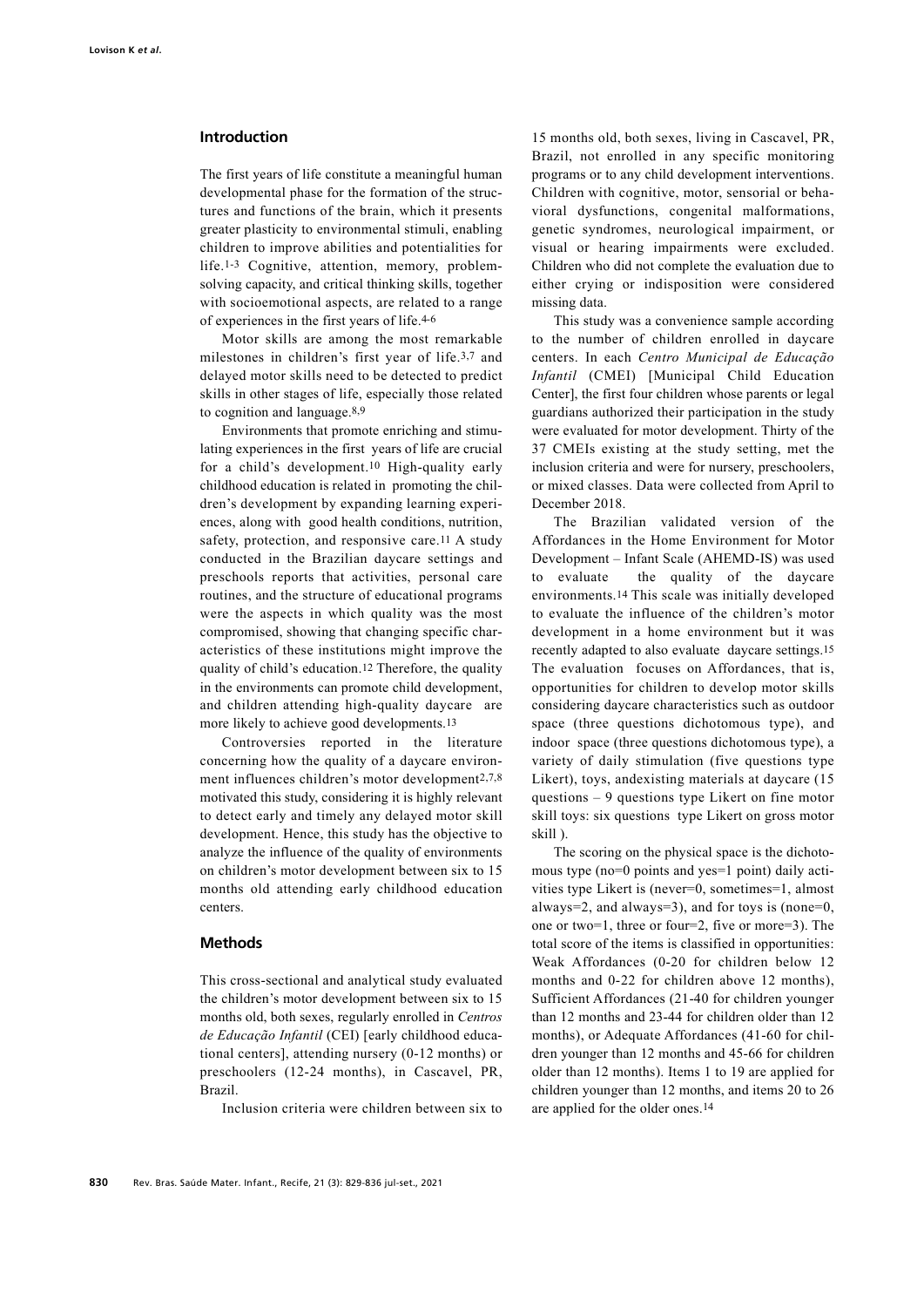During the data collection two researchers stayed in each CMEI to observe the environments (indoors and outdoors physical structure), the staff (principals, teachers, and caregivers), the children, and time, spaces, and activities were organized. Data collection lasted approximately three hours in each CMEI.

The Escala Motora Infantil de Alberta (Alberta Infant Motor Scale (AIMS) was validated and used to evaluate the children's motor development among the Brazilian population.16 AIMS was developed in Canada to measure motor maturation among children from birth through independent locomotion phase at around 18 months of age. It is composed of 58 items that describe the development of spontaneous movements and motor skills in four basic positions: prone (21 items), supine (nine items), sitting (12 items), and standing (16 items). The items are presented in the form of drawings, arranged in a prospective order of development in each position, and are accompanied by specific criteria that consider the children's weight bearing, posture, and antigravity movements.17

Three trained physical therapists were applied by AIMS in this investigation study for the use of the scale, and the inter- and intra- reliability of the examiners were verified. The time applied by AIMS was 20 to 30 minutes, and some of this time was used for the children to get themselves comfortable with the test.

Scoring begins by determining the less to the most developed item in each of the four postures, establishing each child's "motor skills range". Within this range, the items are classified as: Observed (O - score 1) and Not Observed (NO score 0). All the items found before this range are scored one point each. Next, these scores are added to the scores of the items within the range to obtain the score of each subscale, and the sum of the four subscales scores result in the total gross score. The total gross score and the child's age are plotted on a chart available on the test sheet, and the percentile corresponding to the child's gross motor skill is identified. The itemsobserved in each posture are summed, resulting in the total score (0 to 58 points). Afterwards, the scores are transferred to the AIMS chart according to the child's age (months). The percentile corresponding to the child's motor development is classified according to the following criteria: below 25% (suspected of delayed development, especially the percentile values of 5% and 10%), above 25% (adequate motor development), whereas 50% and 75% are considered normal to excellent, and above 90% is considered excellent

when performing all the movements described in the scale..17

Data concerning the CMEIs' characteristics were analyzed using descriptive statistics to improve the recognition of the environments in this study. The Chi-square test of independence was applied, followed by residual follow-up, adjusted to analyze the frequencies of motor development classifications and linear correlation to evaluate the Affordances of the CMEIs. The analyses were performed using XLSTat version 2016, considering the significance level of 5%.

This study was approved by the Institutional Review Board at the Escola de Enfermagem de Ribeirão Preto da Universidade de São Paulo, opinion report number: 66265617.2.0000.5393.

# **Results**

The sample was composed of 104 children, the mean age was 9.15 months old; 57% were females. Of the children enrolled in the CMEIs, 88% attended fulltime and 22% part-time (mornings or afternoons). One out of 30 CMEIs was classified as Weak Affordances, 26 Sufficient Affordances, and three Adequate Affordances.

Table 1 presents the characteristics of the CMEIs in relation to the number of rooms (except restrooms teacher's room, and kitchen), the number of teachers and staff involved with children's daily care in each classroom, the teachers' and staffs' schooling level, and the total number of children per classroom were analyzed.

The comparison of Affordances of the CMEIs according to the scores obtained for the physical space, daily activities and toys, observed that the higher the score, the better the dimensions. A statistically significant difference was found between daily activities (R=0.87,  $p=6.7-10$ ) and toys (R=0.7,  $p=1.7-0.5$ ). As shown in Figure 1, no statistically significant difference was found for the dimension of the physical space  $(R=0.3, p=0.1)$ .

Daily activities and toys for fine and gross motor development were the most influential factors in the quality of the daycare environments. The physical space (outdoor and indoor space) was the least influential.

Regarding to children's motor development, Figure 2 shows that 40% of the children was possible to present typical motor development. When evaluating children's motor development according to the classification of each CMEI in terms of Affordances, a statistically significant difference was found between suspected and excellent motor development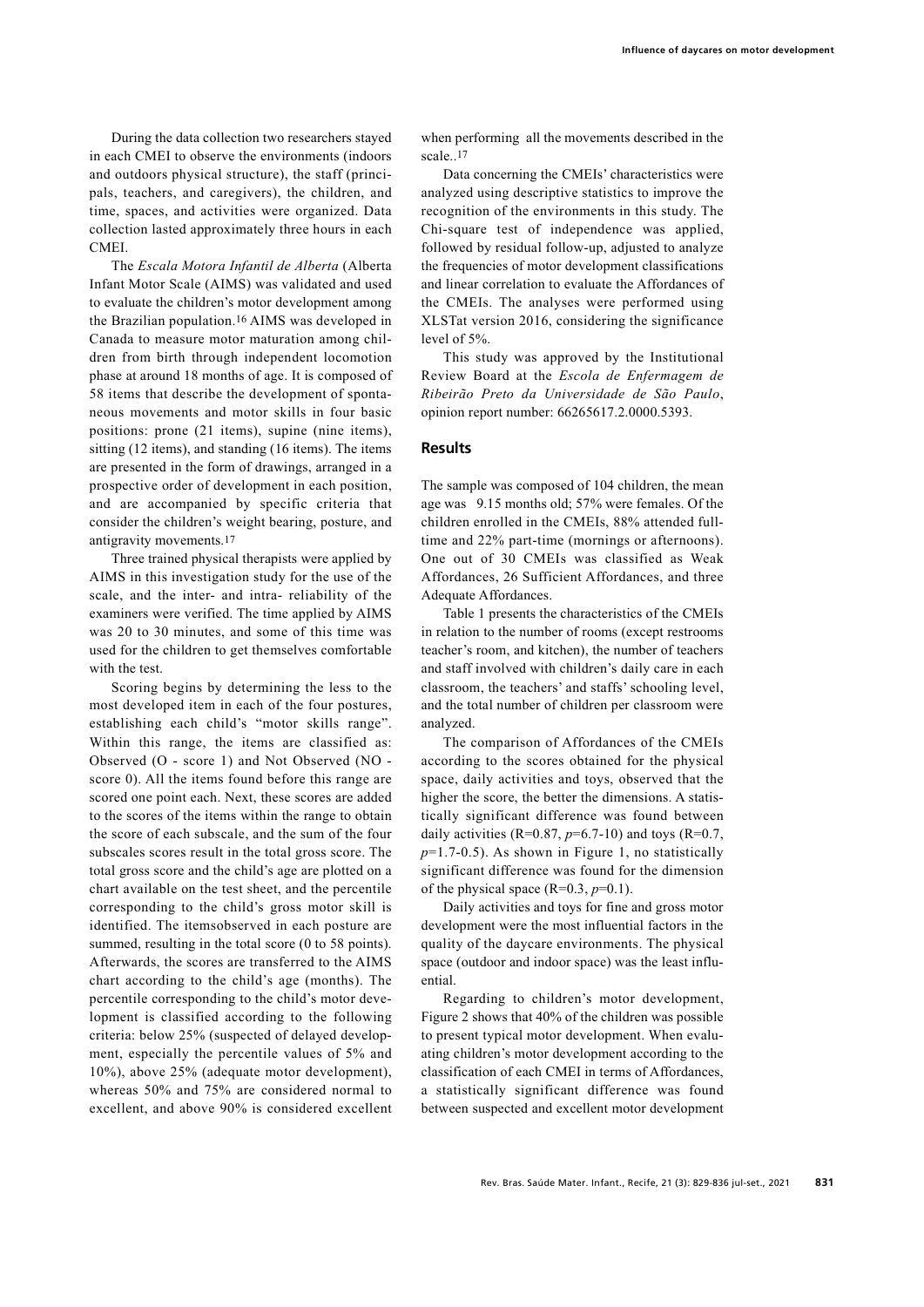categories ( $\chi^2$  =9.058; p=0.026).

The comparison between classifications revealed that most children attending daycare centers presented excellent motor skills and were classified as Adequate Affordances. In contrast, most children suspected of delayed motor development attended daycare centers classified as Weak – Sufficient Affordances  $(p=0.01)$ . The remaining categories did not present statistically significant differences  $(p=0.13)$  (Figure 3).

### **Discussion**

Most of the 30 CMEIs participants presented Sufficient Affordances with good physical conditions and stimulation, suggesting that there are opportunities for children to develop their motor skills.

The factors that most influenced the quality in the daycare environments included daily activities and toys that promoted fine and gross motor skills, whereas the indoor and outdoor physical spaces had little influence.

The daycare environments are an essential factor to promote development in the first years of a child's life, and many countries are expanding CEIs access for children.11,18 In addition, good physical conditions and stimulations are vital for children to develop appropriately, including opportunities to play, have proper nutrition and hygiene, and contact with other children.19 Another aspect concerning the quality in child education refers to respecting children's fundamental rights,20 which are extremely relevant to ensure children's development to their full potential.

The quality of preschool centers has various

dimensions that concern the physical environment, classroom size, teachers /children ratio, and teachers' training, which refer to safety promotion.21,22 The number of rooms in the institutions analyzed in this study and the teachers-children ratio were adequate.

The physical environment had very little influence in the quality in the daycare center environments, considering that the used scale only addressed three aspects of the indoor space and three aspects of the outdoor space. The indoor space should have included a nursery, a playroom with appropriate and safe toys, living and eating areas, while the outdoor space should have a covered playroom area including toys with wheels, hanging toys, swings, balls, and an open space area with equipment that allowed children to climb, slide, and encourage children to explore the outdoor area and toys.23

One of the factors that influence the quality of education the most is the professionals' educational level that work with these children. In this study, the teachers had a Higher Education degree while most of the staff had incomplete Higher Education. Therefore, adequately trained teachers receiving decent salaries and supported by the leaders of the school, pedagogical coordinators, and the remaining professionals, working as a team according to a reflexive process, and constantly improving their practices, are vital to build a high-quality preschools.24

The Brazilian context requires workers to look more attentively to the different situations in preschools to verify the difficulties concerning physical, material, and human resources, aspects that directly interfere with a daycare routine,25 corrobo-

#### Table 1

Characterization of CMEIs according to the number of rooms, staff, professionals' schooling level, and the number of children. Cascavel, PR, Brazil, 2018.

| <b>Characteristics of CMEIs</b>               | Weak - 1 | Sufficient - 26 | Adequate - 3 |
|-----------------------------------------------|----------|-----------------|--------------|
| Number of rooms (m)                           | 5        | 3,6             | 5,6          |
| Number of teachers (m)                        |          | 1,6             |              |
| Number of staff (m)                           |          | 1,7             | 2            |
| Teachers' schooling                           | 1 CHE    | 20 PG           | 1 PG         |
|                                               |          | <b>23 CHE</b>   | 2 CHE        |
| Staff's schooling                             | 1CHE     | 30 IHE          | 2 IHE        |
|                                               |          | <b>16 CHE</b>   | 1 CHE        |
| Total number of children in the classroom (m) | 15       | 17,6            | 14,6         |

CMEI = Municipal Child Education Center; m=mean; PG=Post Graduation degree; CHE=Complete Higher Education; IHE =Incomplete Higher Education.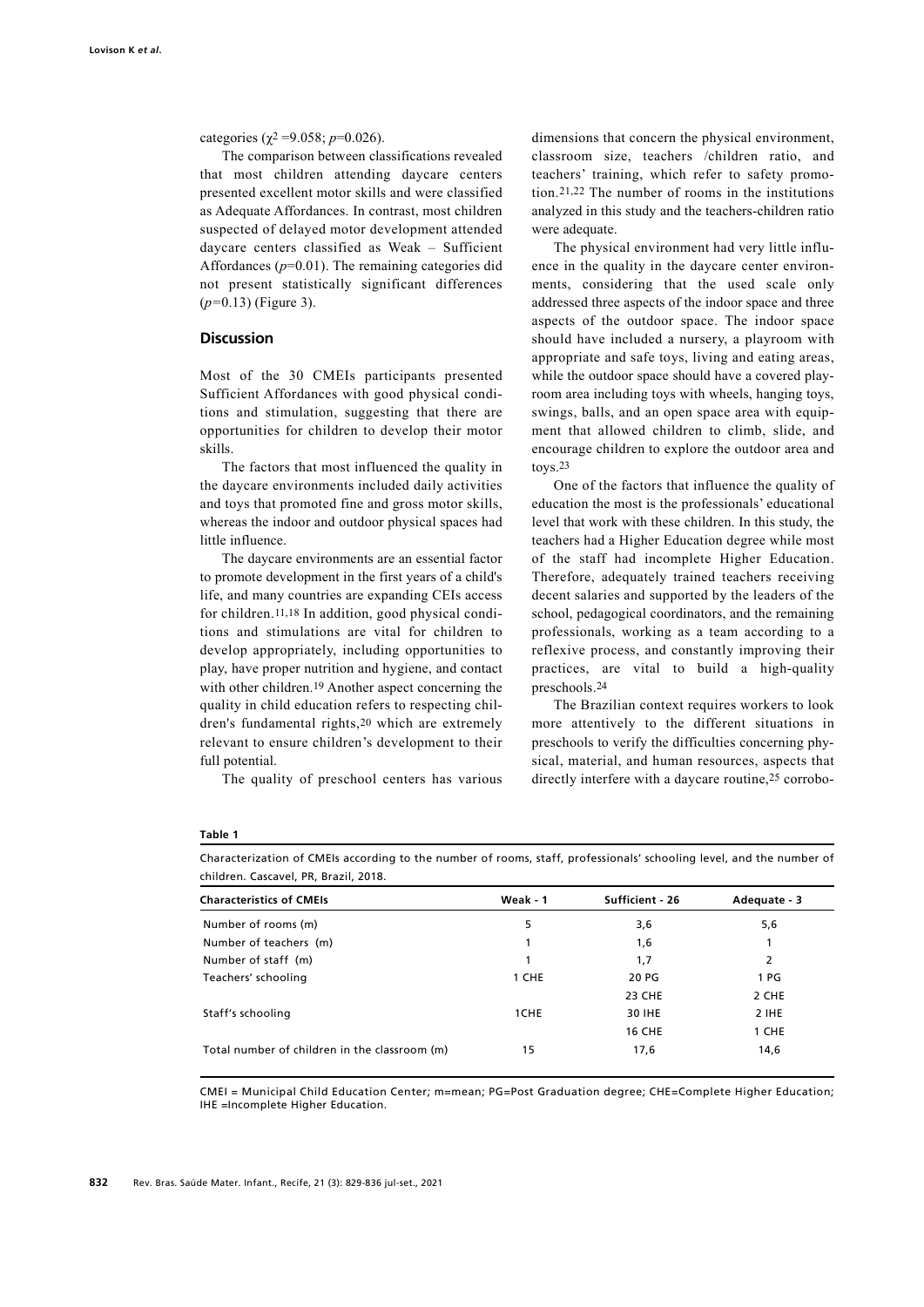

Affordances on CMEIs considering dimensions (physical space, daily activities, and toys). Cascavel, PR, Brazil, 2018.

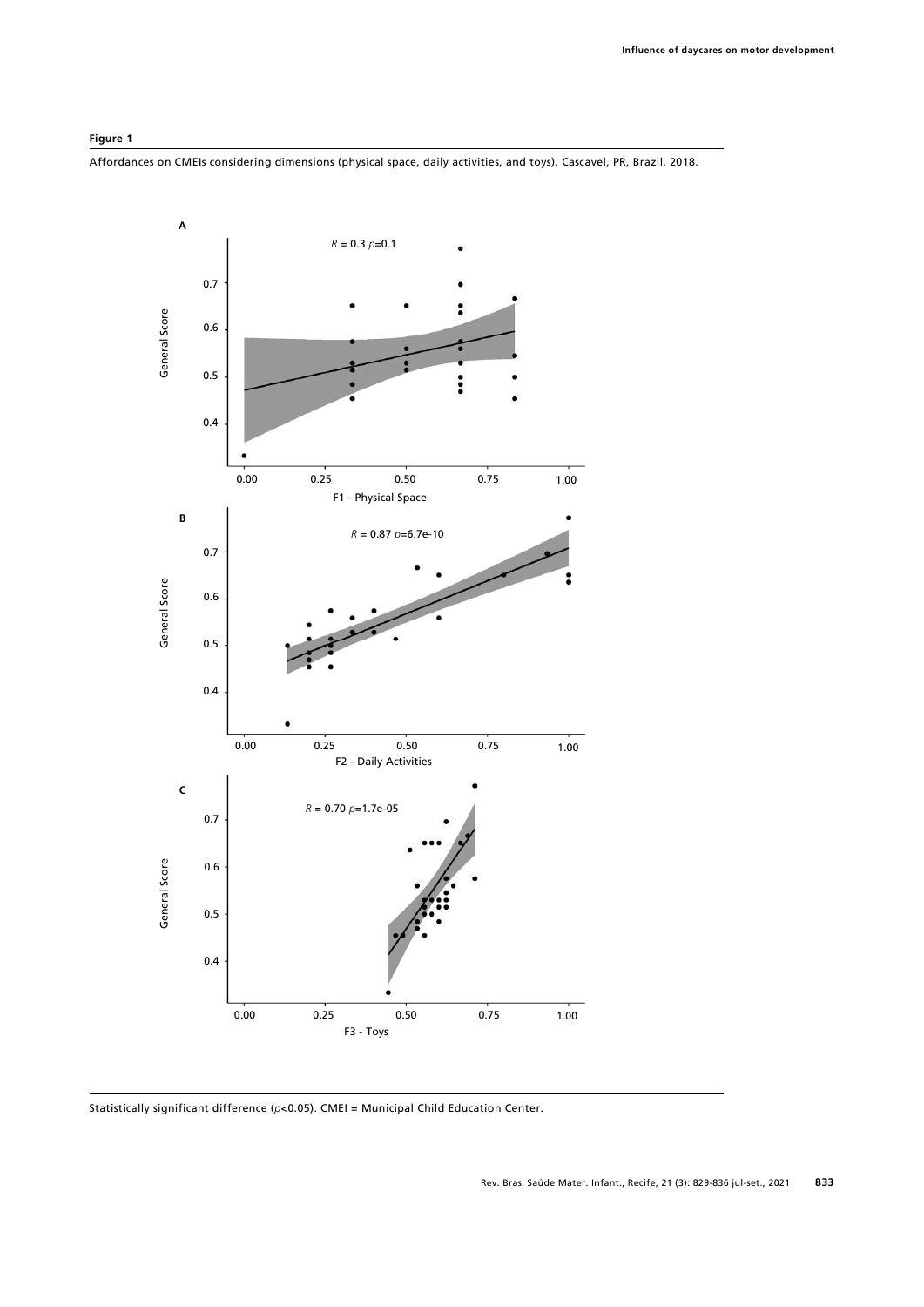#### Figure 2

Classification of children's motor development enrolled in the CMEIs. Cascavel, PR, Brazil, 2018.



Cut-off point: below 25th percentile (suspected of delayed motor development, especially the 5th and 10th percentile<br>values) and above 25th percentile (adequate, normal or excellent motor development). CMEI = Municipal Chi Education Center.

#### Figure 3

Children's motor development according to the Affordances of CMEIs. Cascavel, PR, Brazil, 2018.

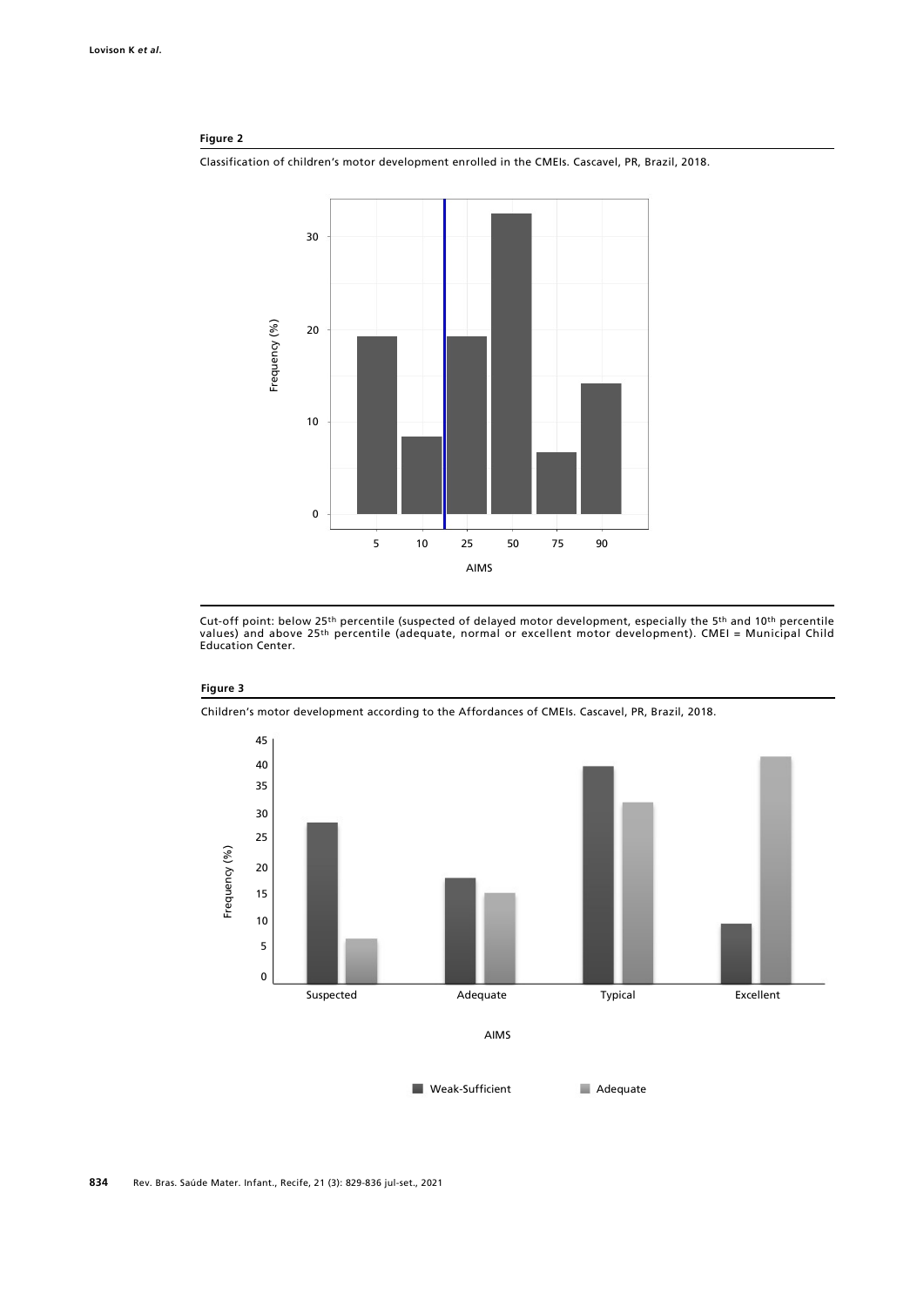rating with these results in this study which the factors that most influenced the quality in the daycare centers were daily activities and toys that promote fine and gross motor development.

A relevant issue in the political agenda of many developed countries is how much attention is paid in children's formal care and consequently, the effect of expanding the hours in preschools.26 In the analyzed CMEIs, 88% of the children are full-time (eight hours a day) and 22% part-time (mornings or afternoons, four hours a day) schooling. Longer weekly hours at daycare are considered as a factor that decreases the prevalence of risks in motor development, especially among children facing social vulnerability; however, they may also negatively affect the children's socioemotional wellbeing and render them to more susceptible respiratory problems.27

Comparing the children's motor development and the classification of schools s in terms of Affordances, revealed that children attending highquality CMEIs presented excellent motor development and a lower risk of delayed motor development.

Therefore, children attending public or private daycare centers must receive high-quality stimuli to promote child development. For example, a study identified that stimulating environments in which children meet regularly and are cared for by certified pedagogical personnel favored motor skill developments and helped immigrant children to accelerate their progress to acquire linguistic competencies.18

This study focused on the setting of the CMEIs and the limitations include the need to analyze the families' sociodemographic characteristics, including the maternal antecedents, whether the mothers have a paying job, the quality of home environment for children who are not enrolled in a daycare, and the quality of care and stimuli provided

#### References

- 1. Shonkoff JP. Protecting brains, not simply stimulating minds. Science. 2011; 333: 982-3.
- 2. Shonkoff JP, Fisher PA. Rethinking evidence-based practice and two-generation programs to create the future of early childhood policy. Dev. Psychopathol. 2013; 25: 1635- 53.
- 3. Haywood KM, Getchell N. Desenvolvimento motor ao longo da vida. 6 ed. Porto Alegre: Artmed; 2016.
- 4. Fox S, Levitt P, Nelson CA. How the timing and quality of early experiences influence the development of brain architecture. Child Development. 2010; 81: 28-40.
- 5. Bick J, Nelson CA. Early adverse experiences and the

for children throughout their routines, which are also inter-related to child's motor development.

Merely analyzing the results obtained in the scales to evaluate the quality of the environment s does not provide a reliable and detailed portrait of the quality in the groups. For this reason, it is essential to consider the details and descriptions of each indicator evaluated and how the instrument is applied to plan and improve the quality.

This study revealed that higher levels of Affordances indicate better motor development, whereas lower levels of Affordances suggest delayed motor development, indicating that the daycare environment influences the child's motor development, especially with daily activities and toys. Good physical conditions and stimulating environments available for children in the age range were essential to promote motor development, and the quality of the environment in the schools is a predictive factor.

The children attending the CMEIs presented excellent motor development, the teachers and staff presented adequate training, the infrastructure of the schools was appropriate, and good interaction took place between the teachers and children. However, some environments were more likely to present suspected delayed motor development.

Thus, it is vital to promote integrated motor development with socioemotional and cognitive skills, qualifying preschool environments, and training professionals who work in preschools.

# Authors' contribution

Lovison K, Moreira HSB, Silva J planned and performed the data collection. Scorzafave LGDS performed the statistical analysis. Mello DF worked on the manuscript. All the authors approved the manuscript 's final version.

developing brain. Neuropsychopharmacol. 2016; 41: 177- 96.

- 6. Brito PR, Lye S, Yousafzai A, Matthews SG, Vaivada T. Nurturing care: promoting early childhood development. Lancet. 2017; 389: 91-102.
- 7. Morais RLS, Carvalho AM, Magalhães LV. The environmental contexto and the child development: Brazilian Studies. J Phys Educ. 2016; 27: 15-9.
- 8. Ghassabian A, Sundaram R, Bell E, Bello SC, Kus C, Yeung E. Gross motor milestones and subsequent development. Pediatrics. 2016; 1: 20154372.
- 9. Serdarevic F, Ghassabian A, Van Batenburg-Eddes T,